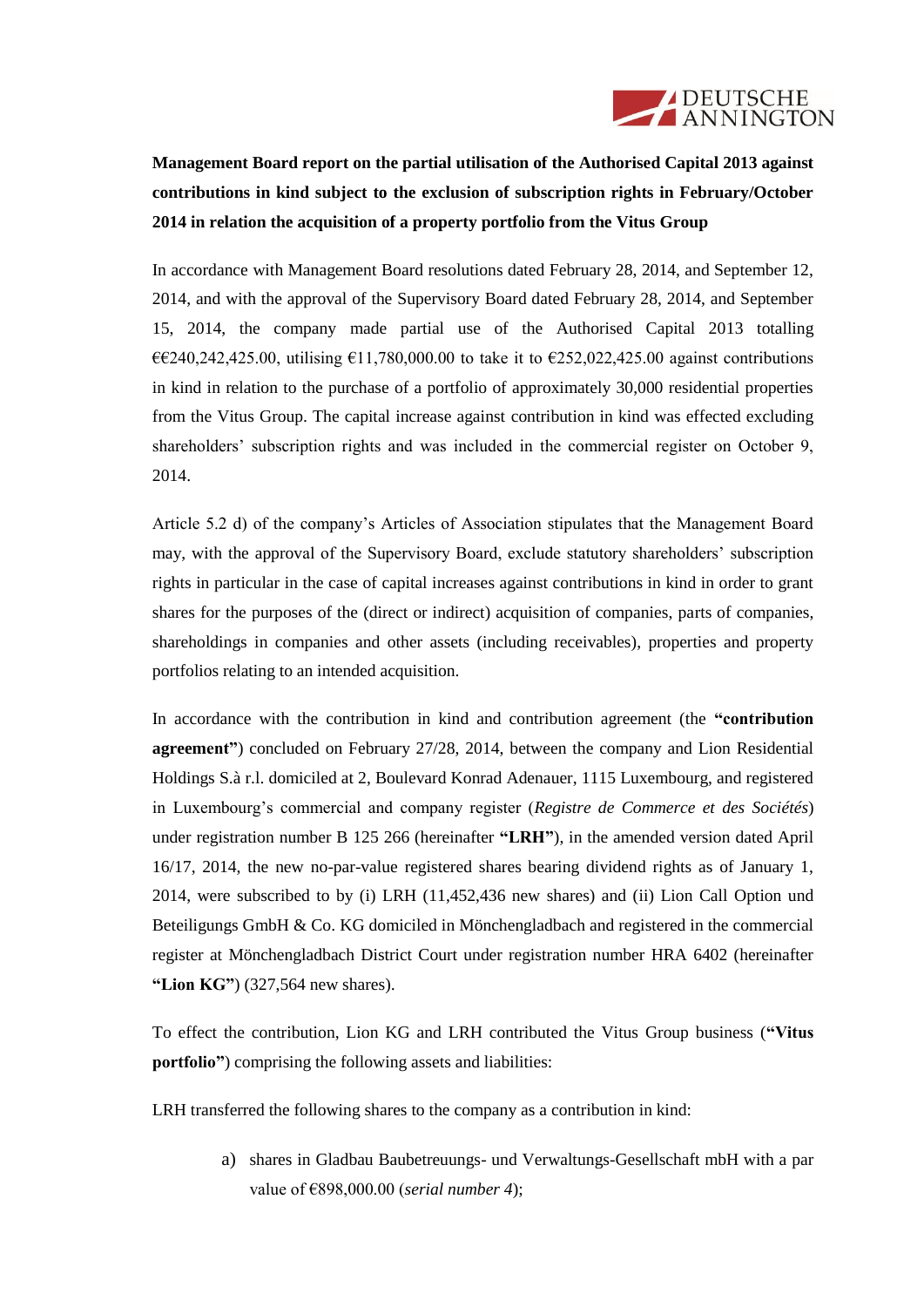- b) shares in Beamten-Baugesellschaft Bremen Gesellschaft mit beschränkter Haftung with a par value of €449,000.00 (*serial number 4*);
- c) shares in Kieler Wohnungsbaugesellschaft mit beschränkter Haftung with a par value of €898,000.00 (*serial number 4*);
- d) shares in Bremische Gesellschaft für Stadterneuerung, Stadtentwicklung und Wohnungsbau mit beschränkter Haftung with a par value of €898,000.00 (*serial number 4*);
- e) shares in BRE/GEWG GmbH with a par value of €23,700.00 (*serial number 3*);
- f) shares in Vitus GmbH with a par value of  $\epsilon$ 23,700.00 (*serial number 3*); and
- g) shares in RSTE Objektgesellschaft Wohnanlagen für Chemnitz mbH with a par value of €22,900.00 (*serial number 4*).

Lion KG transferred the following shares to the company as a contribution in kind:

- a) shares in Gladbau Baubetreuungs- und Verwaltungs-Gesellschaft mbH with a par value of €24,950.00 (*serial number 1*) and with a par value of €26,050.00 (*serial number 2*);
- b) shares in Beamten-Baugesellschaft Bremen Gesellschaft mit beschränkter Haftung with a par value of  $\epsilon$ 12,450.00 (*serial number 2*) and with a par value of €13,050.00 (*serial number 3*);
- c) shares in Kieler Wohnungsbaugesellschaft mit beschränkter Haftung with a par value of €24,950.00 (*serial number 1*) and with a par value of €26,050.00 (*serial number 2*);
- d) shares in Bremische Gesellschaft für Stadterneuerung, Stadtentwicklung und Wohnungsbau mit beschränkter Haftung with a par value of €24,950.00 (*serial number 1*) and with a par value of  $\epsilon$ 26,050.00 (*serial number 2*);
- e) shares in BRE/GEWG GmbH with a par value of €650.00 (*serial number 1*) and with a par value of €650.00 (*serial number 2*);
- f) shares in Vitus GmbH with a par value of €650.00 (*serial number 1*) and with a par value of €650.00 (*serial number 2*);
- g) shares in RSTE Objektgesellschaft Wohnanlagen für Chemnitz mbH with a par value of  $\epsilon$ 650.00 (*serial number 1*) and with a par value of  $\epsilon$ 700.00 (*serial number 2*);
- h) shares in GAB Grundstücksgesellschaft mbH with a par value of  $\epsilon$ 25,000.00 (*serial number 1*);
- i) shares in BBG Grundstücksgesellschaft mbH with a par value of  $\epsilon$ 25,000.00;
- j) shares in KWG Grundstücksgesellschaft mbH with a par value of  $\epsilon$ 25,000.00; and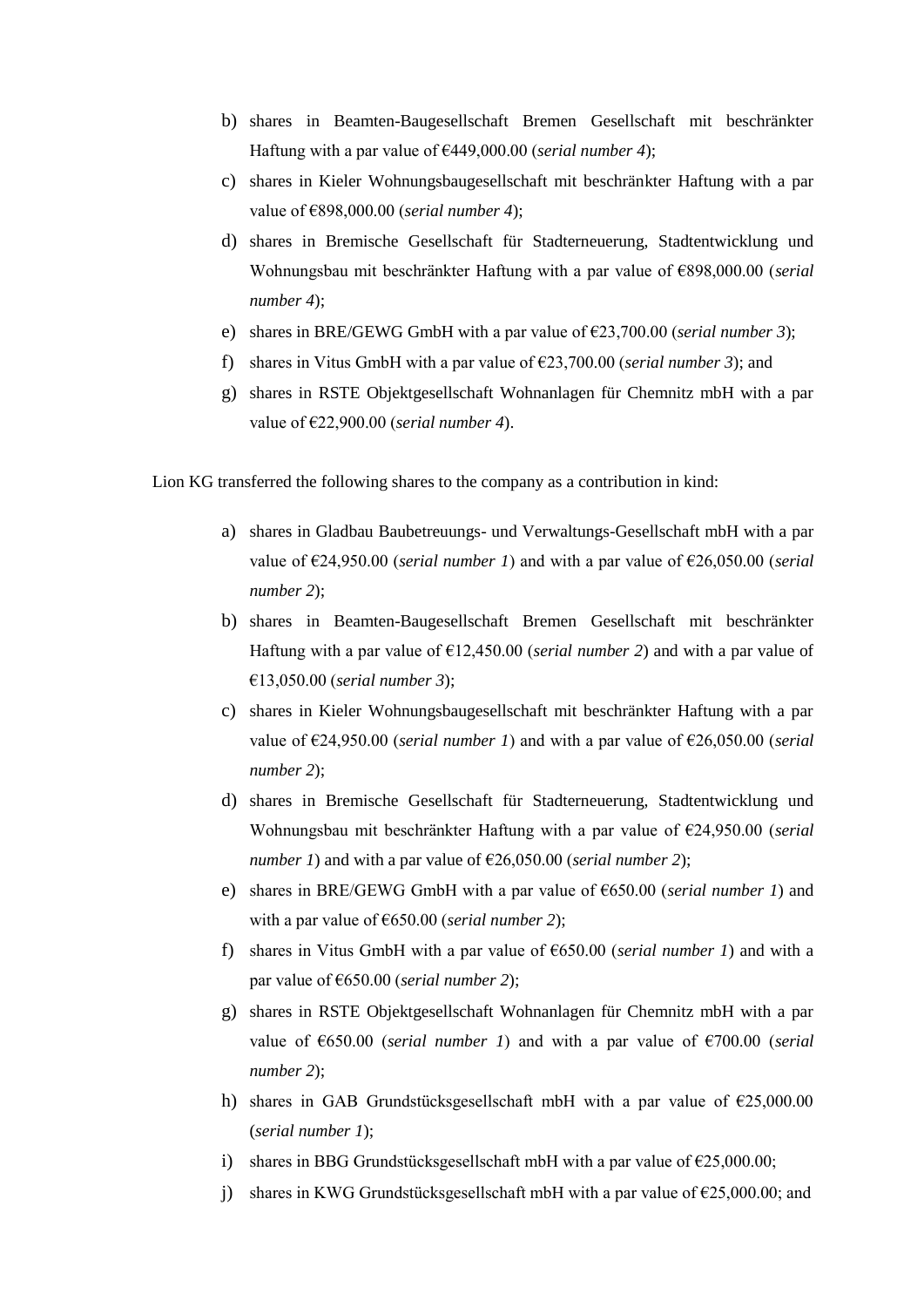k) shares in Bremische Wohnungsgesellschaft mbH with a par value of  $\epsilon$ 25,000.00.

LRH additionally transferred the following assets and liabilities to the company as a contribution in kind:

- a) the claims and rights pursuant to the shareholder loans listed below (the so-called *novated loans*) in the amount of  $£130,520,149.78$  (as at December 31, 2013):
	- (i) LRH against Kieler Wohnungsbaugesellschaft mit beschränkter Haftung at a nominal amount of €55,025,025.47, including all interest accrued and outstanding as at September 30, 2014;
	- (ii) LRH against Bremische Gesellschaft für Stadterneuerung, Stadtentwicklung und Wohnungsbau mit beschränkter Haftung at a nominal amount of  $€43.019.218.89$ , including all interest accrued and outstanding as at September 30, 2014;
	- (iii)LRH against Gladbau Baubetreuungs- und Verwaltungs-Gesellschaft mbH at a nominal amount of  $\epsilon$ 32,475,905.42, including all interest accrued and outstanding as at September 30, 2014;
- b) the claims pursuant to the shareholder loans listed below (the so-called *Vitus A1 junior loans*) in the amount of  $\epsilon$ 125,627,873.11 (as at December 31, 2013):
	- (i) LRH against GAB Grundbesitz GmbH & Co. KG at a nominal amount of €44,849,218.72, including all interest accrued and outstanding as at September 30, 2014;
	- (ii) LRH against BBG Grundbesitz GmbH & Co. KG at a nominal amount of  $E20,197,054.03$ , including all interest accrued and outstanding as at September 30, 2014;
	- (iii)LRH against Bremische Wohnungsgesellschaft mbH & Co. KG at a nominal amount of  $\epsilon$ 20,021,775.95, including all interest accrued and outstanding as at September 30, 2014;
	- (iv)LRH against KWG Grundbesitz GmbH & Co. KG at a nominal amount of €9,350,719.23, including all interest accrued and outstanding as at September 30, 2014;
	- (v) LRH against BRE/GEWG GmbH at a nominal amount of  $\epsilon$ 31,209,105.18, including all interest accrued and outstanding as at September 30, 2014;
- c) all claims against LRH-affiliated companies in the amount of  $\epsilon$ 63,343,896.42 (as at December 31, 2013), in particular the following shareholder loans: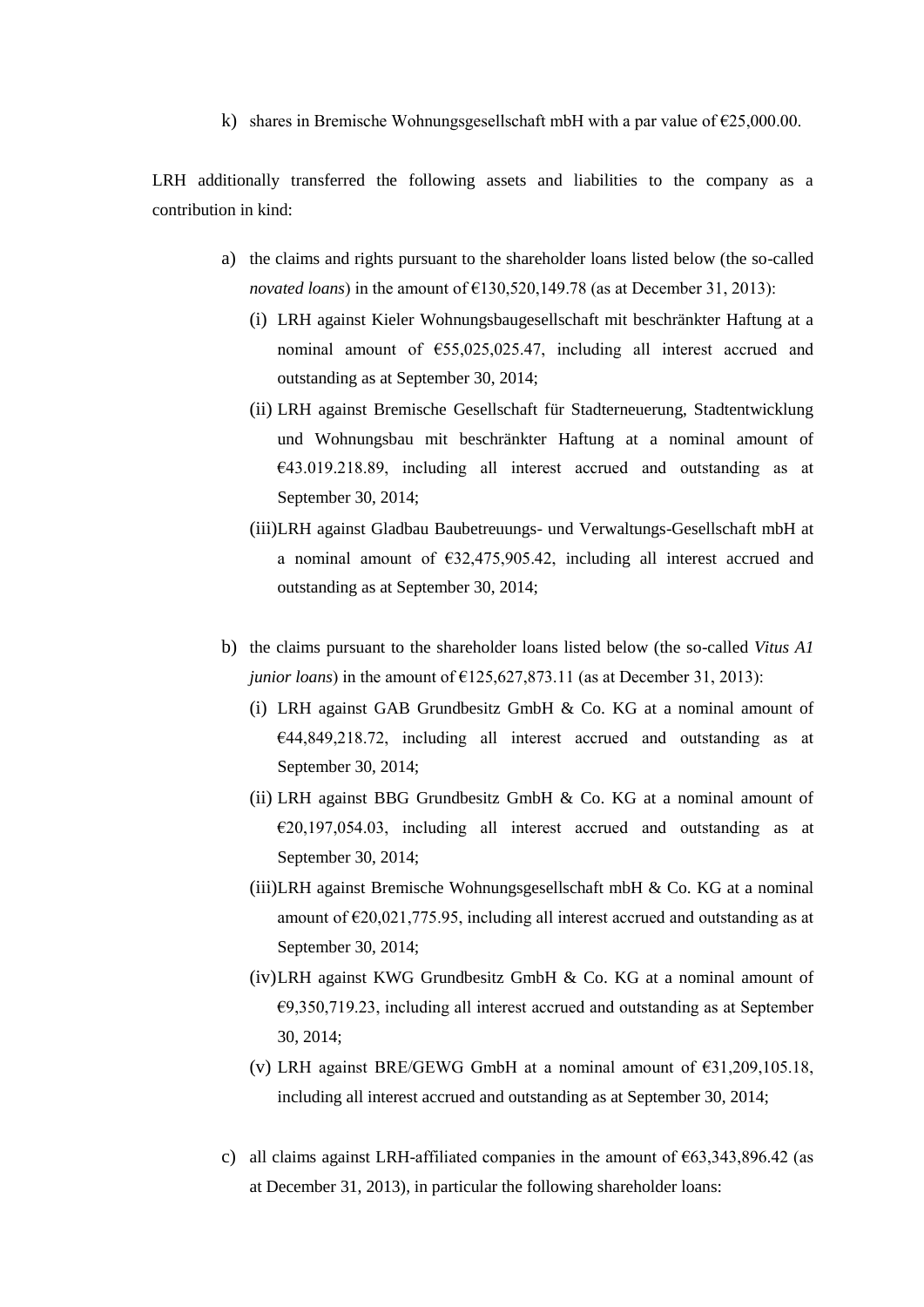- (i) LRH against Gemeinnützige Eisenbahn-Wohnungsbau-Gesellschaft mit beschränkter Haftung Wuppertal at a nominal amount of €28,154,949.24, including all interest accrued and outstanding as at September 30, 2014;
- (ii) LRH against Gladbau Baubetreuungs- und Verwaltungs-Gesellschaft mbH at a nominal amount of €1,549,258.28, including all interest accrued and outstanding as at September 30, 2014;
- (iii)LRH against Kieler Wohnungsbaugesellschaft mit beschränkter Haftung at a nominal amount of €4,955,639.48, including all interest accrued and outstanding as at September 30, 2014;
- (iv)LRH against Beamten-Baugesellschaft Bremen Gesellschaft mit beschränkter Haftung at a nominal amount of  $\epsilon$ 23,668,020.62, including all interest accrued and outstanding as at September 30, 2014;
- (v) LRH against Vitus Service GmbH at a nominal amount of  $\epsilon$ 50,738.30, including all interest accrued and outstanding as at September 30, 2014;
- (vi)LRH against Vitus Service GmbH at a nominal amount of €53,042.21, including all interest accrued and outstanding as at September 30, 2014;
- (vii) LRH against Bremische Gesellschaft für Stadterneuerung, Stadtentwicklung und Wohnungsbau mit beschränkter Haftung at a nominal amount of €4,912,248.29, including all interest accrued and outstanding as at September 30, 2014;
- d) the shareholder loan granted to LRH by Kieler Wohnungsbaugesellschaft mit beschränkter Haftung in the amount of €83,717,759.63 (as at December 31, 2013), including all interest accrued and outstanding as at September 30, 2014;
- e) all of LRH's claims and receivables against Vitus Group companies in relation to the so-called A1 Cash Management Agreement;
- f) all of LRH's claims and receivables against Vitus Group companies in settlement accounts between LRH and Vitus Group companies; and
- g) LRH's claims against a Vitus Group company relating to the sale of other assets, liabilities and contractual relationships belonging to the Vitus Group's business activities, including contractual relationships with specific employees.

As an additional consideration for the transfer of the shares and the aforementioned assets,

a) the company paid a cash sum of  $\epsilon$ 252,594,723.71 on September 30, 2014; in accordance with the contribution agreement, the company was obliged to pay a total sum of €268,900,000.00 (**"total cash sum"**), which was increased or reduced as follows: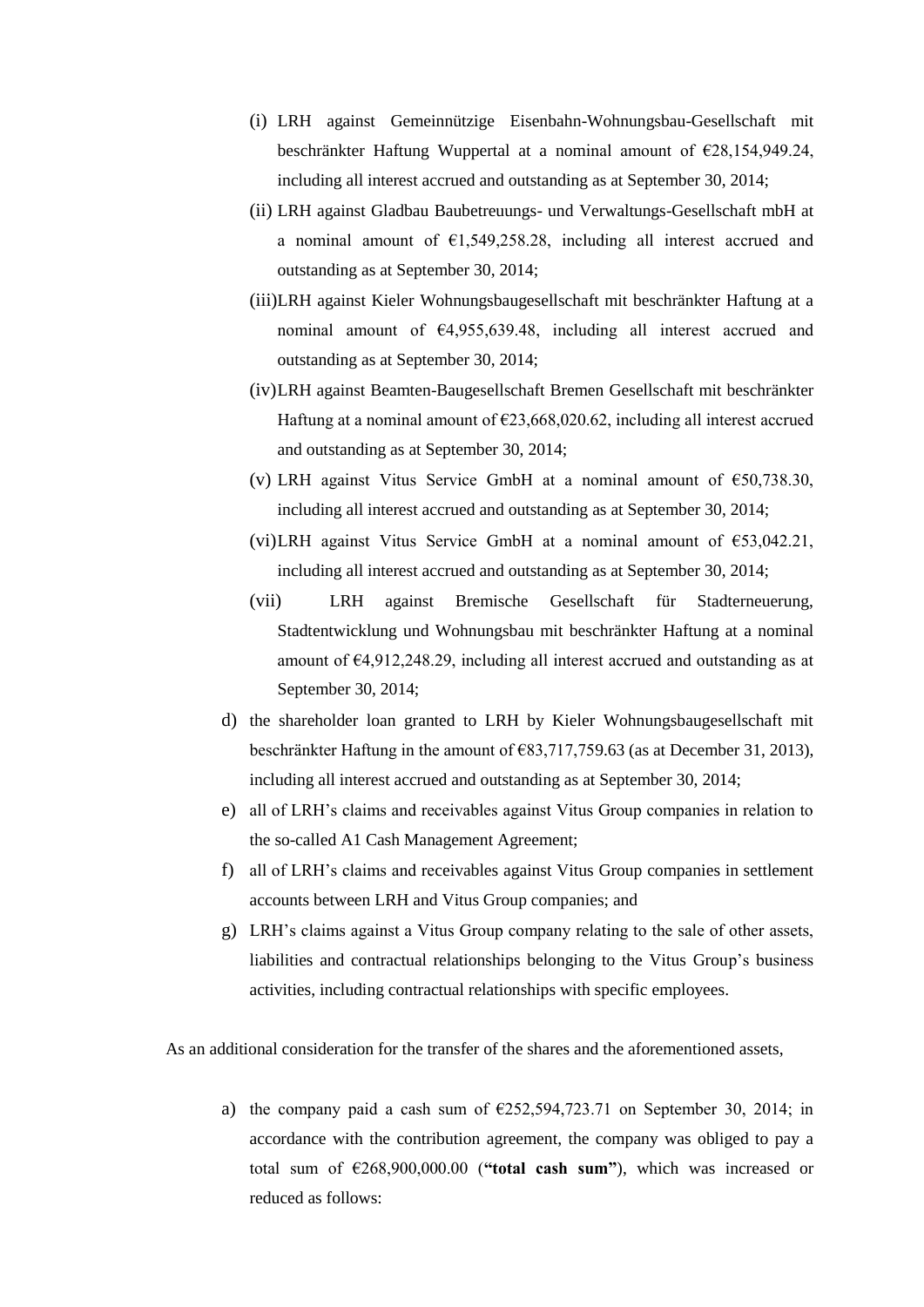(i) by the amount by which the break costs (as defined in the following sentence) for the interest hedging agreement between Vitus Immo, Florentia Limited and Deutsche Bank AG (the **"hedging agreement"**) were lower or higher than  $6.231$  million. The "**break costs**" were the total costs and charges which were payable on the execution date for terminating the hedging agreement.

As the break costs totalled  $E19,726,000.00$  on September 30, 2014, the total cash sum was to be reduced by  $\text{\textsterling}13,495,000.00;$ 

(ii) increased by a markup to be calculated by multiplying the unamended total cash sum by a percentage equivalent to 300 (three hundred) basis points above the basic rate of interest pursuant to Section 247 of the German Civil Code (BGB) *per annum*, for the period from January 1, 2014, to September 30, 2014, calculated on the basis of the actual days passed and a calendar year of 360 days. No additional interest was applied to the total cash sum as the closing was effected by October 1, 2014.

As the contribution agreement was executed on September 30, 2014, the total cash sum was to be increased by  $\epsilon$ 4,747,130.72.

(iii)reduced by the amount equivalent to the cash sums that would have been paid on the nominal amounts, interest payments or other payments (with the exception of consideration in kind, e.g. accrued interest) after January 1, 2014, by (i) Vitus Immo to Prudential Assurance Company Limited, M&G Real Estate Finance 1 Co S.à r.l. and M&G Real Estate Finance 2 Co S.à r.l. in accordance with a loan agreement concluded between these companies on September 26, 2012, (so-called A2 loan agreement) and by (ii) Gladbau Baubetreuungs- und Verwaltungs-Gesellschaft mbH, Kieler Wohnbausgesellschaft mit beschränkter Haftung, Gemeinnützige Eisenbahn-Wohnungsbau-Gesellschaft mit beschränkter Haftung Wuppertal or Bremische Gesellschaft für Stadterneuerung, Stadtentwicklung und Wohnungsbau mbH to Brooklyn Capital S.à r.l. in accordance with mezzanine loan agreements dated July 27, 2005/August 24, 2005 (both as amended on September 15, 2005, November 11, 2005, and September 28, 2012).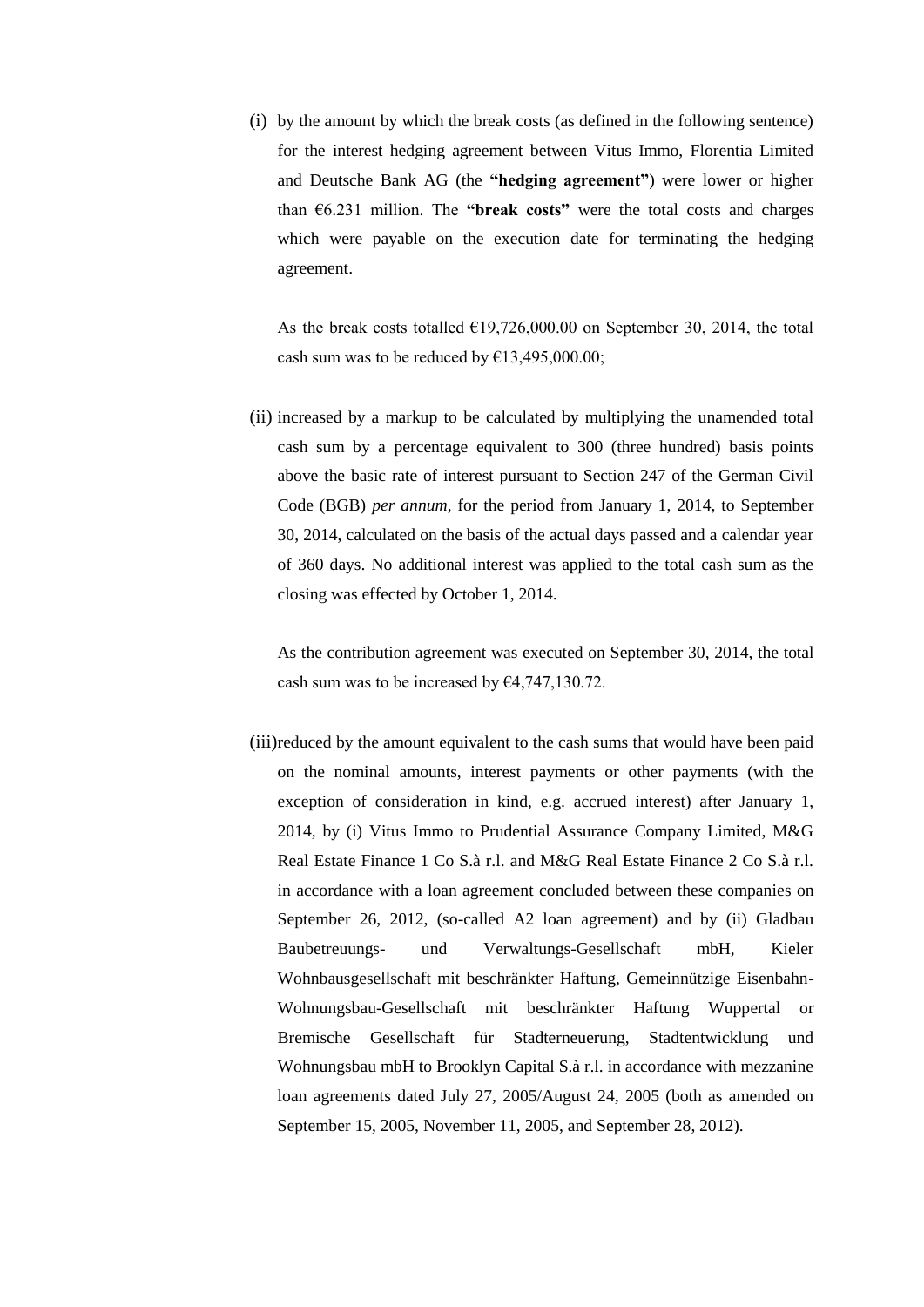As no such cash sums were paid, the total cash sum did not need to be amended accordingly on the basis of this provision.

(iv)Additionally, a sum was to be subtracted from the total cash sum equivalent to approximately 5.1% of the value of the total consideration (as defined in the following sentence) paid by the company for the acquisition of shares. The total consideration is the sum of the value of the new shares, the adjusted cash sum as described above in the amount of  $\epsilon$ 260,152,130.72 and the dividend sum of  $\epsilon$ 8,246,000.00 additionally paid for all the registered new shares.

5.1% of the total consideration equates to  $\epsilon$ 15,155,933.30. Pursuant to the contribution agreement, this sum was likewise to be subtracted from the total cash sum.

b) The company is also obliged in certain cases subject to the conditions of the contribution agreement to pay LRH and Lion KG remuneration in arrears in the form of an *earnout* of a maximum of  $E$ 58,000,000,00.

While negotiating the transaction and prior to a resolution being passed regarding utilisation of the authorised capital, the Management Board and Supervisory Board examined in detail the appropriateness of the countervalue for the issue of shares, the additional cash consideration and the acquisition of liabilities. To this end, the Management Board and Supervisory Board balanced the total value of the investments in property companies acquired by the company less external liabilities against the total value of the cash consideration and the shares to be issued.

Following a standard market examination of the economic, financial, fiscal and legal circumstances and viewings of the properties by the company's departments and external consultants, the Management Board evaluated the portfolios/investments to be acquired on the basis of its extensive market knowledge and the company's experience in evaluating residential properties. The main metrics for evaluating the portfolios were the properties' state of repair, the average actual basic net rent per square metre and the average vacancy rate.

Taking into account all the portfolio-specific metrics, the Management Board then applied standard market evaluation models for residential property portfolios and examined the comparative figures based on its own market analysis and rental multipliers, the net cash flow, the prices per square metre and the anticipated *funds from operations* (FFO) and evaluated the market conditions for residential properties at the time of the conclusion of the agreement, the strategic consideration and the potential further diversification of the property portfolio. The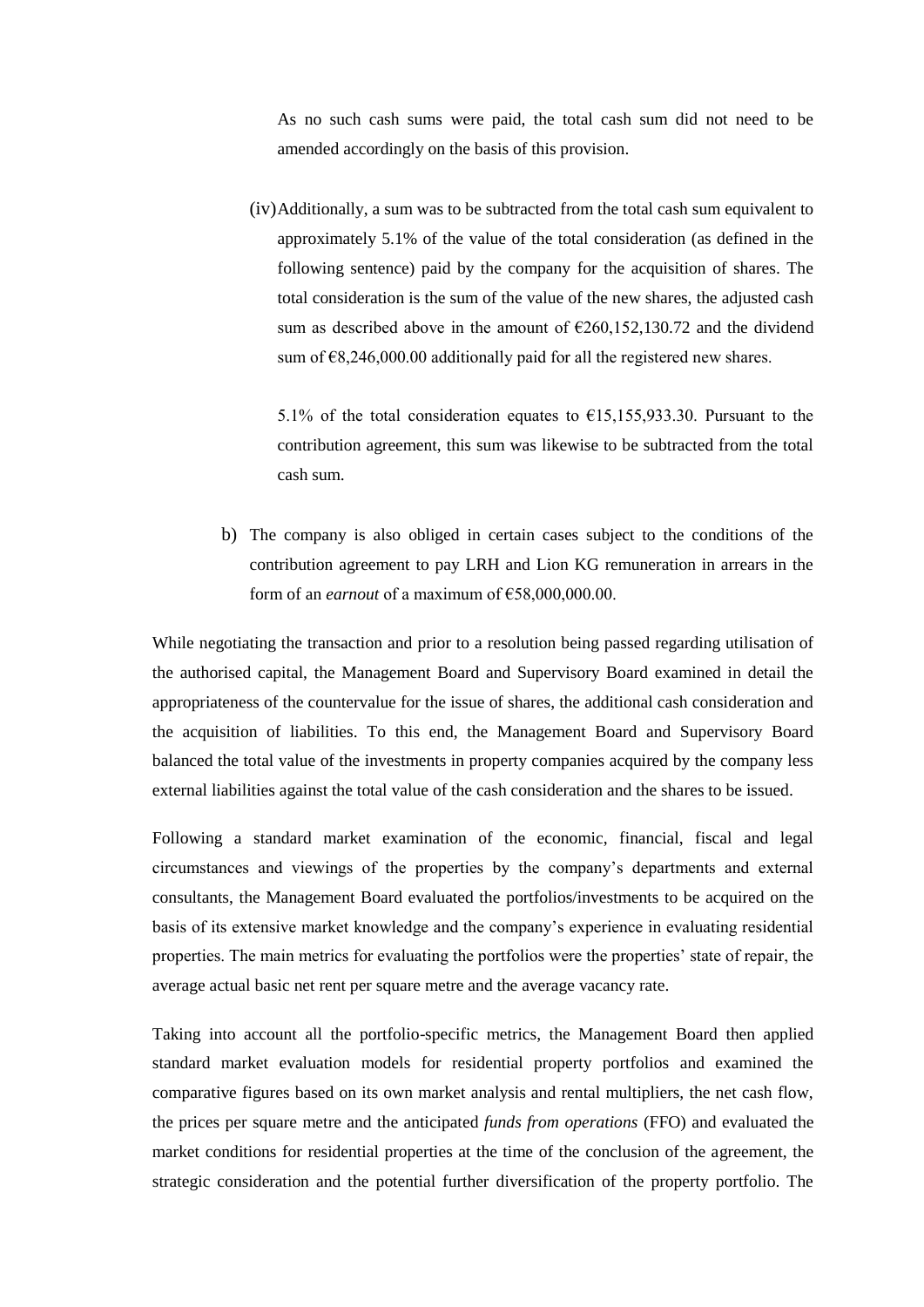company also saw the potential for optimisation in incorporating the inventories into the company's management.

The definitive ascertainment of the cash consideration and the values of the individual contribution items was still subject to the details outlined above at the time of the determining resolution on February 28, 2014, regarding the number of additional new shares to be issued. The Management Board and Supervisory Board therefore took various potential scenarios into account in their examination. To determine the value of the shares to be issued in relation to the Vitus portfolio to be incorporated, the Management Board and Supervisory Board in particular compared the net asset value of the Vitus portfolio to be incorporated with that of the company, each as at December 31, 2013, as calculated on the basis of valuation reports, and considered the Xetra closing rate of the Deutsche Annington share on the last trading day prior to conclusion of the agreement and the resolution regarding the capital increase, i.e. February 27, 2014,  $(\text{\textsterling}20.00)$ , and the volume-weighted average Xetra price on the last five days ( $\epsilon$ 19.96) and the last 30 days  $(619.94)$  prior to conclusion of the agreement and the resolution regarding the capital increase. This resulted in the relevant market price for the company's shares at the time at which the Management Board and Supervisory Board made their final decision on February 28, 2014 (prior to the market opening). Consideration was given to the fact that the existing shares were entitled to dividends as of January 1, 2013, and that the new shares were not entitled to dividends before January 1, 2014, and that the subsequent fungibility of these shares only came into effect once they were issued.

The assessment of the Management Board and the Supervisory Board passed on February 28, 2014, regarding the appropriateness of the countervalue received for the newly issued shares was also supported by the contribution in kind audit conducted by the court appointed auditor firm KPMG AG Wirtschaftsprüfungsgesellschaft, Essen and by the expert opinion additionally sought from Ebner Stolz GmbH & Co. KG, Stuttgart. When the share transfer agreement was concluded on October 1, 2014, the Xetra closing rate was  $\epsilon$ 22.85 and  $\epsilon$ 269.2 million was accordingly transferred as a share-based consideration.

Unilateral hedging by the company in terms of offsetting possible stock market price fluctuations between the date of the conclusion of the agreement and the actual date on which the new shares were issued at the time at which the implementation of the capital increase was included – a point in time which was as yet unknown at the time of the resolution – would not have been enforceable in the negotiation process on the basis of the conditions otherwise agreed.

The implemented exclusion of subscription rights was in the interests of the company and was also necessary to facilitate the acquisition of an attractive property portfolio for the company's portfolio.